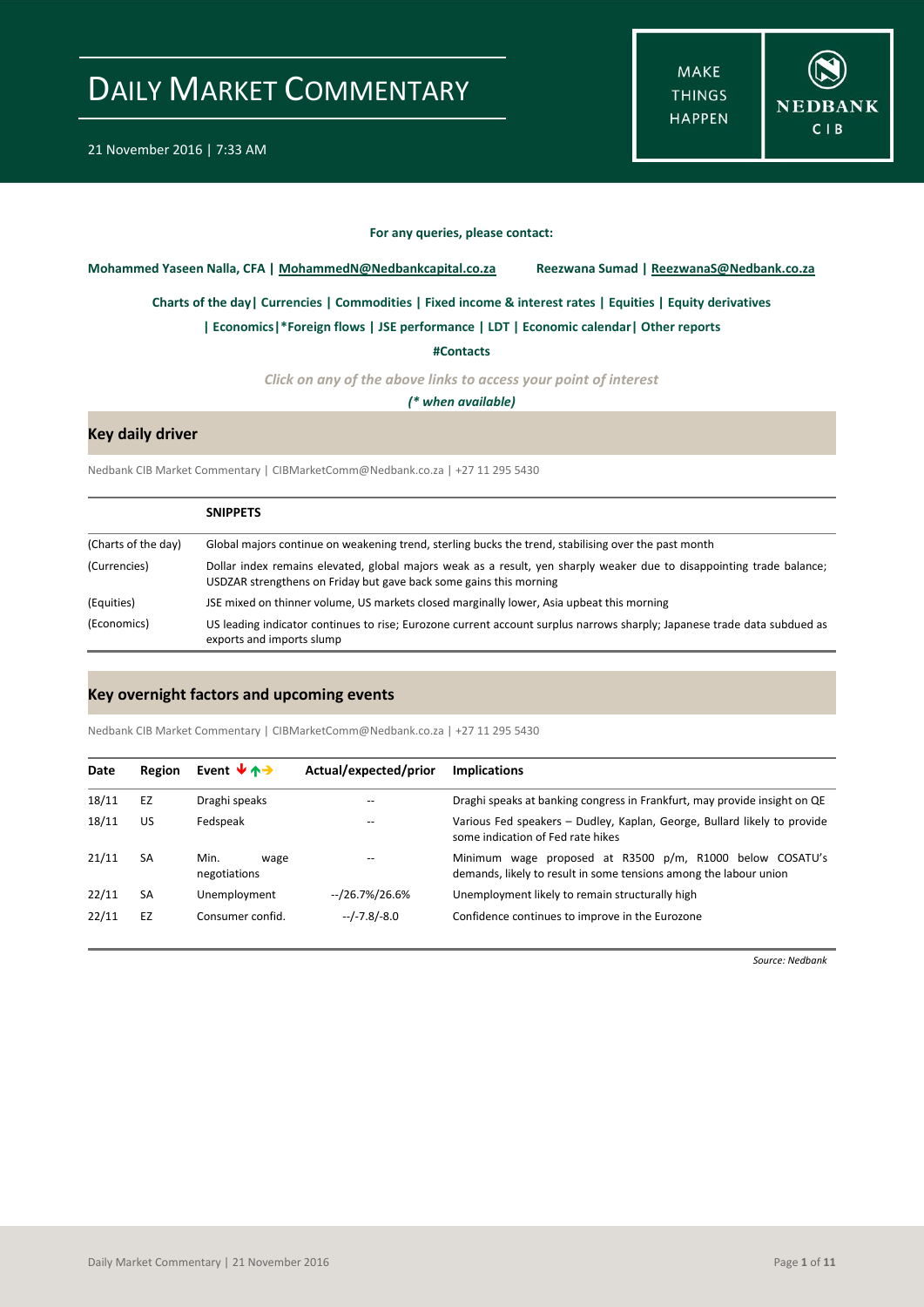## <span id="page-1-0"></span>**Charts of the day** [back to top](#page-0-0) back to top

Nedbank CIB Market Commentary | CIBMarketComm@Nedbank.co.za | +27 11 295 5430

- In the aftermath of the US elections, the dollar rallied sharply, resulting in a decline across the global majors and most EM currencies. The EURUSD is at a YTD low at current levels, and is testing the -1 standard deviation level below the mean from 2015. While momentum indicators are oversold, pointing to a move higher in the near term, the medium term outlook is still for a weaker euro to prevail, amid expectations for a stronger USD to dominate. The near term holds the expectation for a move back up to \$1.10/€, before extending lower over the medium term, to levels close to parity against the dollar. Therefore, euro resistance will likely hold around \$1.10/€, while support may be faced at \$1.00/€ in the medium term. Immediate support comes through across the 2015 lows of \$1.0550/€.
- After the sharp decline after the Brexit referendum, the GBPUSD has been fairly stable since October, appreciating by almost 3.5% since the October lows. While US elections have been negative for the pound, this has been marginal since last week. However, the medium term expectation for the sterling is weaker, premised on a Brexit materialising next year, as well as a stronger dollar outlook. Sterling support on the downside will likely be met around the YTD low of \$1.18/£, while the lows in the early 1980's close to \$1.05/£ will likely pose as support over the medium term.
- The yen tested the ¥100/\$ level multiple times this year, with the US elections eventually providing the catalyst for a break higher. The USDJPY is currently testing a horizontal pivot level from 2008, close to ¥110/\$, and will likely maintain a weakening trend over the medium term, given on-going stimulus measures by the BOJ as well as a strong USD expectation. The yen is currently oversold, and may likely head stronger, for a test of the 2013 high of ¥105/\$ in the near term. Continued intervention by the BoJ in the bond market will likely keep the yen on a weakening trend, with further upside support coming through at the 2015 low of ¥115.5/\$.

**Sterling stabilises over the past month after sharp sell-off after referendum**





### **EURUSD likely headed for parity over the medium term**



*Source: Bloomberg, Nedbank*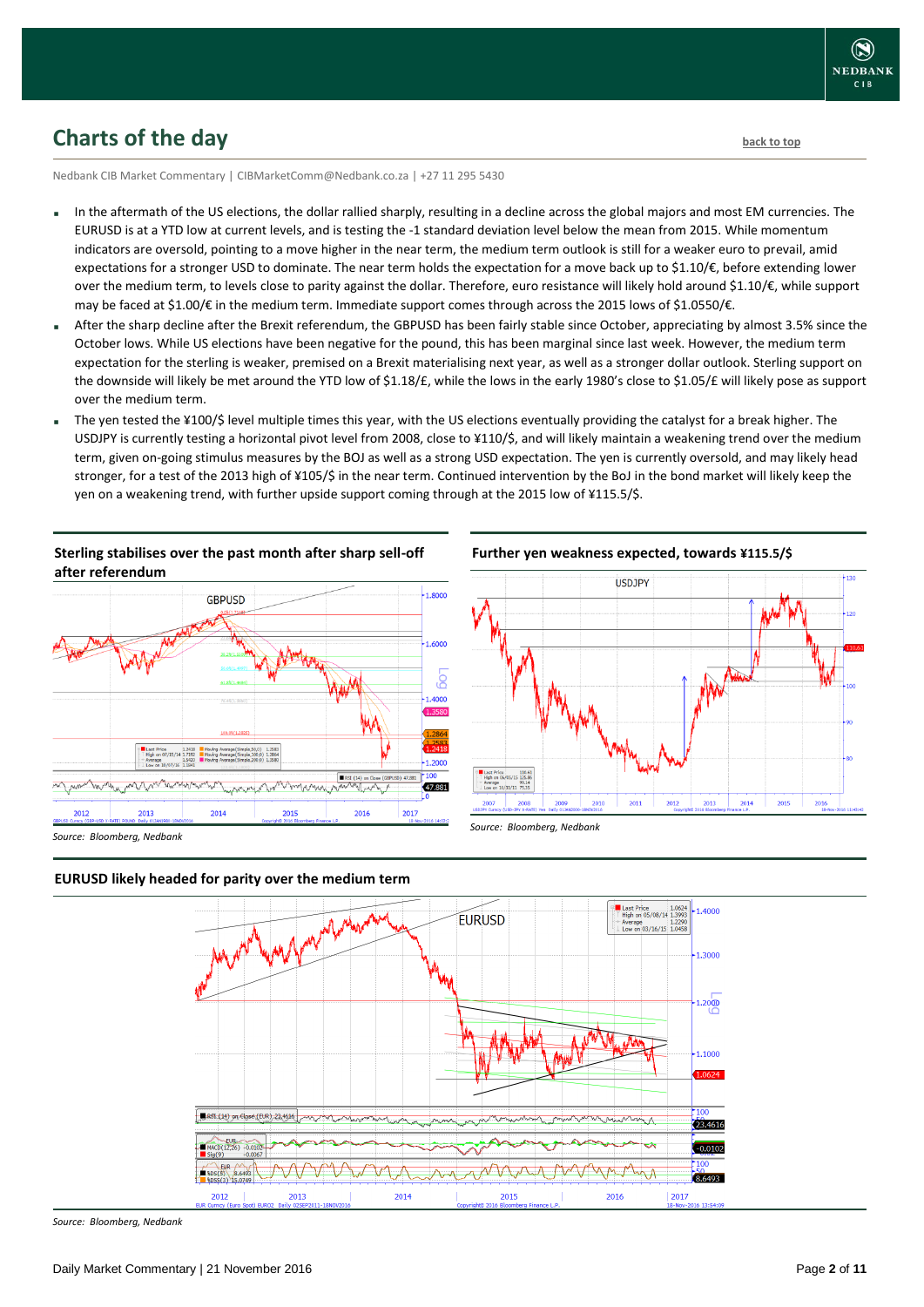## <span id="page-2-0"></span>**Currencies [back to top](#page-0-0)**

Business Banking FX | +27 11 535 4003 | Corporate FX | +2711 535 4002 | Institutional FX | +2711 535 4005

- On Friday the local session opened with the rand trading around the 14.4500 level, after a large move late in the New York session and into the Far East session, the local unit continued to show weakness and it traded to a high of 14.6500 on the day before recovering into the close, trading at 14.4050 at that time. This morning the rand is currently trading at 14.4600, EURZAR is trading at 15.3265 and GBPZAR at 17.8445.
- International markets were relatively subdued on the day, after the euro traded weaker from the previous day, it held steady between 1.0640 and 1.0584 on the day, this morning currently trading at 1.0595.
- Gold is currently trading at 1211.65, marginally firmer from the close on Friday.
- The local focus now firmly on the outcome of the various rating agency reviews, the politicians continuing to sketch a positive scenario in this regard, unsurprisingly. On the international front focus now firmly on the outcome of the December FOMC meeting, FED members continuing to make the case for a hike.

| <b>Majors</b>                   | Last price | $\%$ $\Delta$<br>$-1d$ | $\Delta_0$<br><b>MTD</b> | $\%$ $\Delta$<br><b>YTD</b> | <b>Month</b><br>trend | <b>USD</b> trend    |
|---------------------------------|------------|------------------------|--------------------------|-----------------------------|-----------------------|---------------------|
| <b>GBPUSD</b>                   | 1.23       | $-0.01$                | 0.92                     | $-16.24$                    | ⇑                     | USD weakness        |
| <b>EURUSD</b>                   | 1.06       | 0.08                   | $-3.35$                  | $-2.48$                     | ⊕                     | USD strength        |
| <b>USDJPY</b>                   | 111.12     | 0.19                   | 5.84                     | $-7.55$                     | ⇑                     | USD strength        |
| <b>USDAUD</b>                   | 1.37       | 0.15                   | 3.86                     | $-0.45$                     | ⇑                     | USD strength        |
|                                 |            | $\%$ $\Delta$          | $\%$ $\Delta$            | $\%$ $\Delta$               | <b>Month</b>          |                     |
| <b>Rand crosses</b>             | Last price | $-1d$                  | <b>MTD</b>               | <b>YTD</b>                  | trend                 | <b>ZAR</b> trend    |
| <b>USDZAR</b>                   | 14.47      | 0.31                   | 7.14                     | $-6.57$                     | ♠                     | ZAR weakness        |
| <b>GBPZAR</b>                   | 17.85      | 0.14                   | 8.13                     | $-21.74$                    | ♠                     | ZAR weakness        |
| <b>EURZAR</b>                   | 15.33      | 0.11                   | 3.55                     | $-8.91$                     | ⇑                     | ZAR weakness        |
| <b>AUDZAR</b>                   | 10.59      | $-0.08$                | 3.13                     | $-6.14$                     | ⇑                     | ZAR weakness        |
| <b>ZARJPY</b>                   | 7.68       | $-0.04$                | $-1.24$                  | $-1.09$                     | ⊕                     | ZAR weakness        |
|                                 |            | $\%$ $\Delta$          | $\%$ $\Delta$            | $\%$ $\Delta$               | <b>Month</b>          | <b>ZAR</b> trend    |
| <b>African FX</b>               | Last price | $-1d$                  | <b>MTD</b>               | <b>YTD</b>                  | trend                 |                     |
| ZARMWK (Malaw ian kw acha)      | 49.85      | $-0.47$                | $-6.53$                  | 15.54                       | ⊕                     | ZAR weakness        |
| ZARBWP (Botsw ana pula)         | 0.76       | $-0.33$                | $-2.89$                  | 3.91                        | ⊕                     | ZAR weakness        |
| ZARKES (Kenyan shilling)        | 7.04       | $-0.39$                | $-6.34$                  | 6.49                        | ⊕                     | <b>ZAR</b> weakness |
| ZARMUR (Mauritian rupee)        | 2.49       | $-0.38$                | $-6.41$                  | 7.16                        | ⊕                     | ZAR weakness        |
| ZARNGN (Nigerian naira)         | 21.85      | $-0.16$                | $-3.37$                  | 69.69                       | ⊕                     | ZAR weakness        |
| ZARGHS (Ghanian cedi)           | 0.28       | 1.48                   | $-4.71$                  | 14.30                       | ⊕                     | ZAR weakness        |
| ZARZMW (Zambian kw acha)        | 0.68       | $-1.67$                | $-4.61$                  | $-4.56$                     | ⊕                     | ZAR weakness        |
| ZARMZN (Mozambican metical)     | 5.25       | 0.48                   | $-7.97$                  | 69.45                       | ⊕                     | ZAR weakness        |
| Source: Bloomberg & Nedbank CIB | Time       |                        | 2016/11/2107:30          |                             |                       |                     |

Possible trading range in the rand today 14.3300 to 14.6300.

*\*Please note that the sign on the % change reflects the change on the headline number. The narrative indicates the trend direction over the month. For trade in any of these currencies, contact our FX dealing desks*

## **USDZAR**



**EUR/USD** 



*Source: Bloomberg, Nedbank*

*Source: Bloomberg, Nedbank*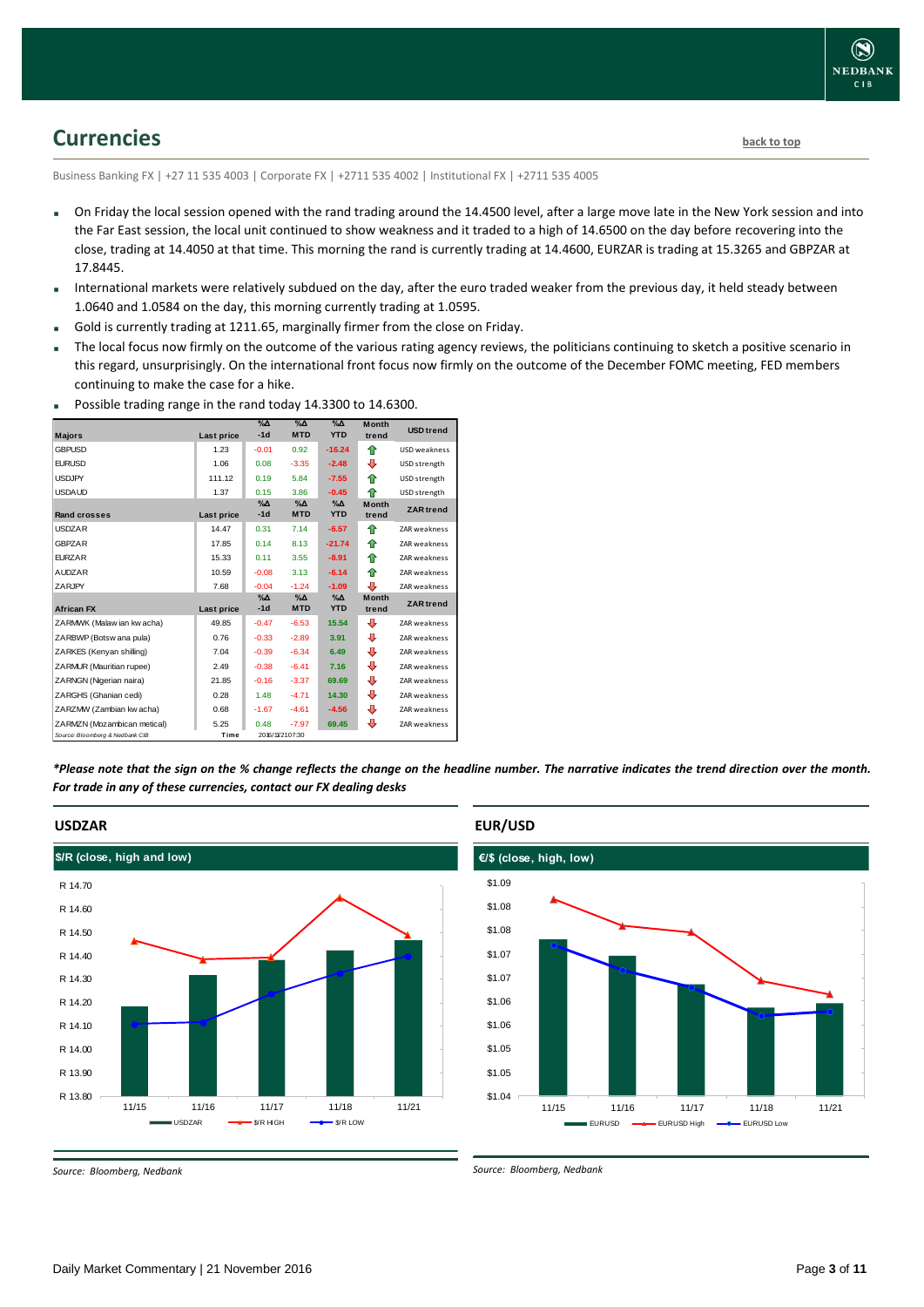# <span id="page-3-0"></span>**Commodities [back to top](#page-0-0)**

Nedbank CIB Market Commentary | CIBMarketComm@Nedbank.co.za | +27 11 295 5430| +27 11 535 4038

- Brent crude enjoyed a stronger session on Friday and has sustained gains this morning is the Asian session to trade above the \$47.50/bbl. mark. The key focus remains the OPEC meeting on the 30th of November where an agreement between the Russians and major OPEC players on production cuts is expected. It remains to be seen whether the production cuts will be met with higher production from the US, where production cutbacks have recently eased.
- Gold bullion has been range bound after the fall last Thursday and has been trending marginally above the \$1200/oz. level as expectations for a Fed hike at the December meeting become the key driver, currently priced at 98% probability by the Fed funds futures. The FOMC minutes as well as US trade data will likely be the focal point for the dollar this week.

| <b>Commodities</b>              | Last price | $\% \Delta$<br>$-1d$ | $\% \Delta$<br><b>MTD</b> | $\% \Delta$<br><b>YTD</b> | <b>Month</b><br>trend |
|---------------------------------|------------|----------------------|---------------------------|---------------------------|-----------------------|
| Brent near future (\$)          | 47.53      | 1.43                 | $-1.59$                   | 27.49                     | ⊕                     |
| WTI crude (\$)                  | 46.32      | 1.38                 | $-1.15$                   | 25.05                     | ⊕                     |
| Gold spot (\$)                  | 1 211.29   | 0.28                 | $-4.90$                   | 14.04                     | ⊕                     |
| Platinum spot (\$)              | 927.80     | 0.63                 | $-4.96$                   | 3.83                      | J                     |
| SA w hite maize spot (R)        | 3953.00    | 2.60                 | 5.33                      | $-15.19$                  | €                     |
| Source: Bloomberg & Nedbank CIB | Time       |                      | 2016/11/2107:30           |                           |                       |

**Platinum vs Gold**



*Source: Bloomberg*

**Brent Crude vs West Texas Intermediate**



*Source: Bloomberg*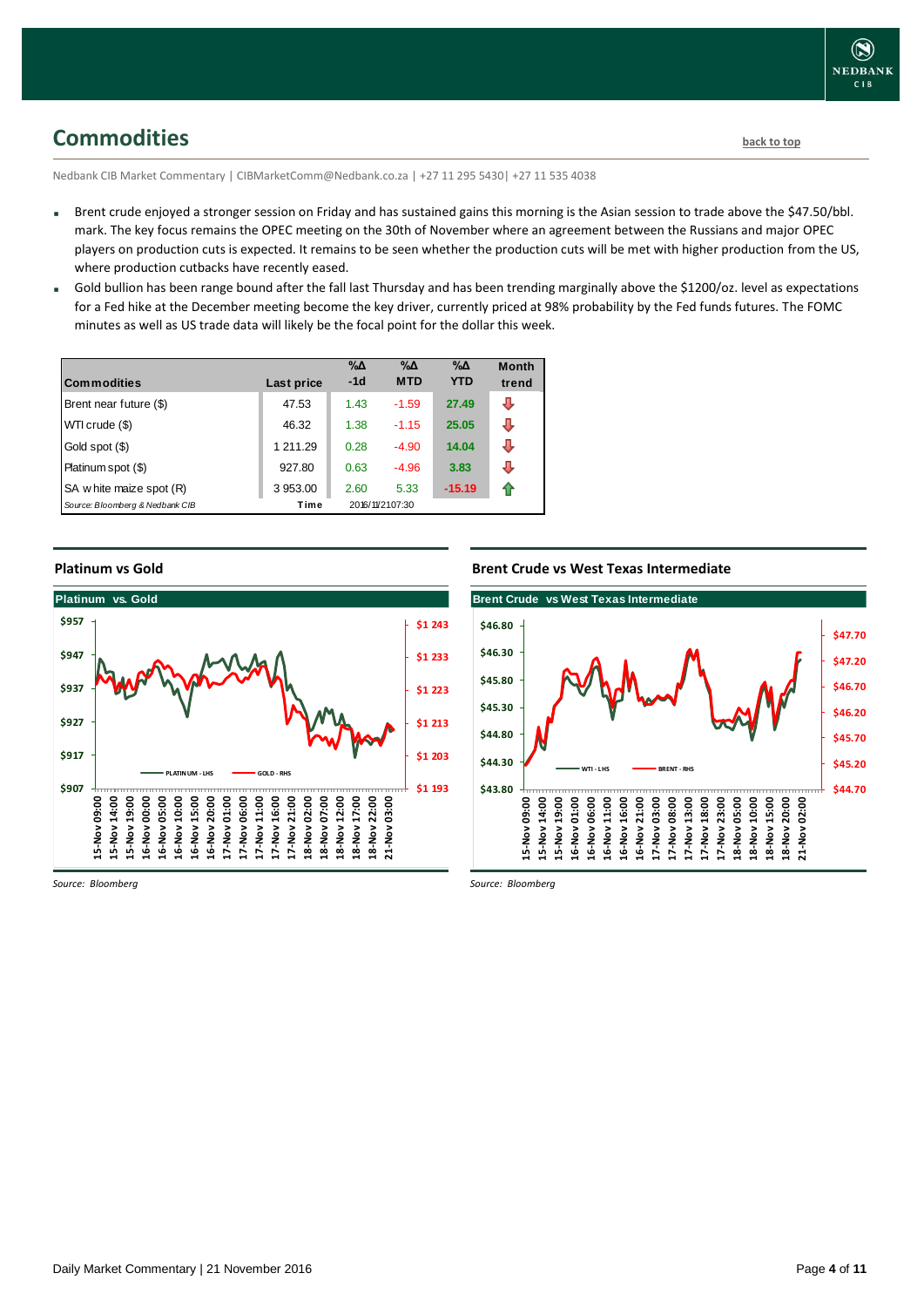# <span id="page-4-0"></span>**Fixed income and interest rates back to the line of the set of the set of the set of the set of the set of the set of the set of the set of the set of the set of the set of the set of the set of the set of the set of th**

Bond flow sales |+2711 535 4021 | Corporate Money Markets | +2711 535 4007 | Business Bank Money Markets | +2711 535 4006

| <b>Bonds</b>                    | Last price         | Δ<br>1 <sub>d</sub> | Δ<br><b>MTD</b> | Δ<br><b>YTD</b> | <b>Month</b><br>trend |
|---------------------------------|--------------------|---------------------|-----------------|-----------------|-----------------------|
|                                 | %                  | bps                 | bps             | bps             |                       |
| R203-0.8 yrs                    | 7.89               | 18.99               | 36.49           | $-63.11$        | ⇑                     |
| R208-4.4 yrs                    | 8.37               | $-0.30$             | 23.90           | $-104.40$       | 合                     |
| R186-10.1 yrs                   | 8.98               | 0.60                | 27.70           | $-78.70$        | ⇮                     |
| R2048-31.3 yrs                  | 9.67               | 0.20                | 30.10           | $-72.90$        | ⇑                     |
| <b>US 10 yr</b>                 | 2.34               | $-1.90$             | 51.10           | 6.70            | 合                     |
| <b>UK 10 yr</b>                 | 1.46               | 3.19                | 16.87           | $-25.77$        | ⇑                     |
| German 10 yr                    | 0.27               | $-2.51$             | 66.87           | $-56.76$        | ⇑                     |
| Japan 10 yr                     | 0.03               | $-15.00$            | $-170.83$       | $-87.17$        | ⊕                     |
|                                 |                    | Δ<br>1 <sub>d</sub> | Δ<br><b>MTD</b> | Δ<br><b>YTD</b> | <b>Month</b><br>trend |
| <b>Money Market</b>             | Last price<br>$\%$ | bps                 | bps             | bps             |                       |
| SA repo rate                    | 7.00               | 0.00                | 0.00            | 75.00           | ⇨                     |
| SA prime rate                   | 10.50              | 0.00                | 0.00            | 75.00           |                       |
| SA CPI (MTD = previous month)   | 6.10               |                     | 20.00           |                 | ⇑                     |
| SA 3m JIBAR                     | 7.37               | 0.00                | 0.90            | 74.20           | 合                     |
| SA 3m NCD                       | 7.36               | 3.75                | 3.75            | 76.25           | 合                     |
| SA 6m NCD                       | 8.00               | 2.50                | 7.50            | 48.75           | ⇑                     |
| SA 12m NCD                      | 8.56               | 1.25                | 13.75           | 12.50           | 合                     |
| US 3m LIBOR                     | 0.92               | 0.50                | 3.19            | 30.35           | ⇑                     |
| UK 3m LIBOR                     | 0.40               | 0.07                | $-0.54$         | $-19.20$        | ⇩                     |
| Japan 3m LIBOR                  | $-0.07$            | $-0.04$             | $-2.42$         | $-14.06$        | ⊕                     |
| Source: Bloomberg & Nedbank CIB | Time               |                     | 2016/11/2107:30 |                 |                       |

|                                  |            | Δ              | Δ          | Δ          | <b>Month</b> |
|----------------------------------|------------|----------------|------------|------------|--------------|
| <b>FRAs and Swaps</b>            | Last price | 1 <sub>d</sub> | <b>MTD</b> | <b>YTD</b> | trend        |
|                                  | %          | bps            | bps        | bps        |              |
| 3X6 FRA                          | 7.42       | $-6.00$        | 1.00       | 0.50       | ⇑            |
| 6X9 FRA                          | 7.54       | $-2.50$        | 9.50       | $-24.00$   | ✿            |
| 9X12 FRA                         | 7.68       | 0.00           | 22.00      | $-57.00$   | 合            |
| <b>18X21 FRA</b>                 | 7.78       | 0.00           | 28.00      | $-123.00$  | ✿            |
| SA 2yr Sw ap                     | 7.64       | $-1.50$        | 18.00      | $-52.10$   | ✿            |
| SA 3yr Swap                      | 7.77       | 1.00           | 24.50      | $-77.40$   | 合            |
| SA 5yr Sw ap                     | 8.04       | $-2.50$        | 31.00      | $-95.50$   | ⇮            |
| SA 10yr Sw ap                    | 8.48       | $-2.00$        | 34.50      | $-98.50$   | ✿            |
| SA 15yr Sw ap                    | 8.59       | 0.00           | 36.85      | $-106.75$  | ♠            |
|                                  |            | Δ              | Δ          | Δ          | <b>Month</b> |
| <b>Spreads</b>                   | Last price | 1 <sub>d</sub> | <b>MTD</b> | <b>YTD</b> | trend        |
|                                  |            |                |            |            |              |
|                                  | %          | bps            | bps        | bps        |              |
| 2v10v                            | $-0.85$    | 0.50           | $-16.50$   | 46.40      | ⊕            |
| 3v10v                            | $-0.74$    | 3.00           | $-10.00$   | 21.10      | ⊕            |
| R186-R203                        | 1.27       | $-18.39$       | $-8.79$    | $-15.59$   | ⊕            |
| R2048-R186                       | 0.70       | $-0.40$        | 2.40       | 5.80       | ✿            |
| 5y-R186                          | $-0.91$    | $-3.10$        | 3.30       | $-16.80$   | 合            |
| 10y-R186                         | $-0.47$    | $-2.60$        | 6.80       | $-19.80$   | ✿            |
| 15y-R186                         | $-0.38$    | $-0.60$        | 9.15       | $-28.05$   | ✿            |
| SA 5yr CDS spread - basis points | 255.67     | 2.24           | 11.14      | $-79.35$   | ⇮            |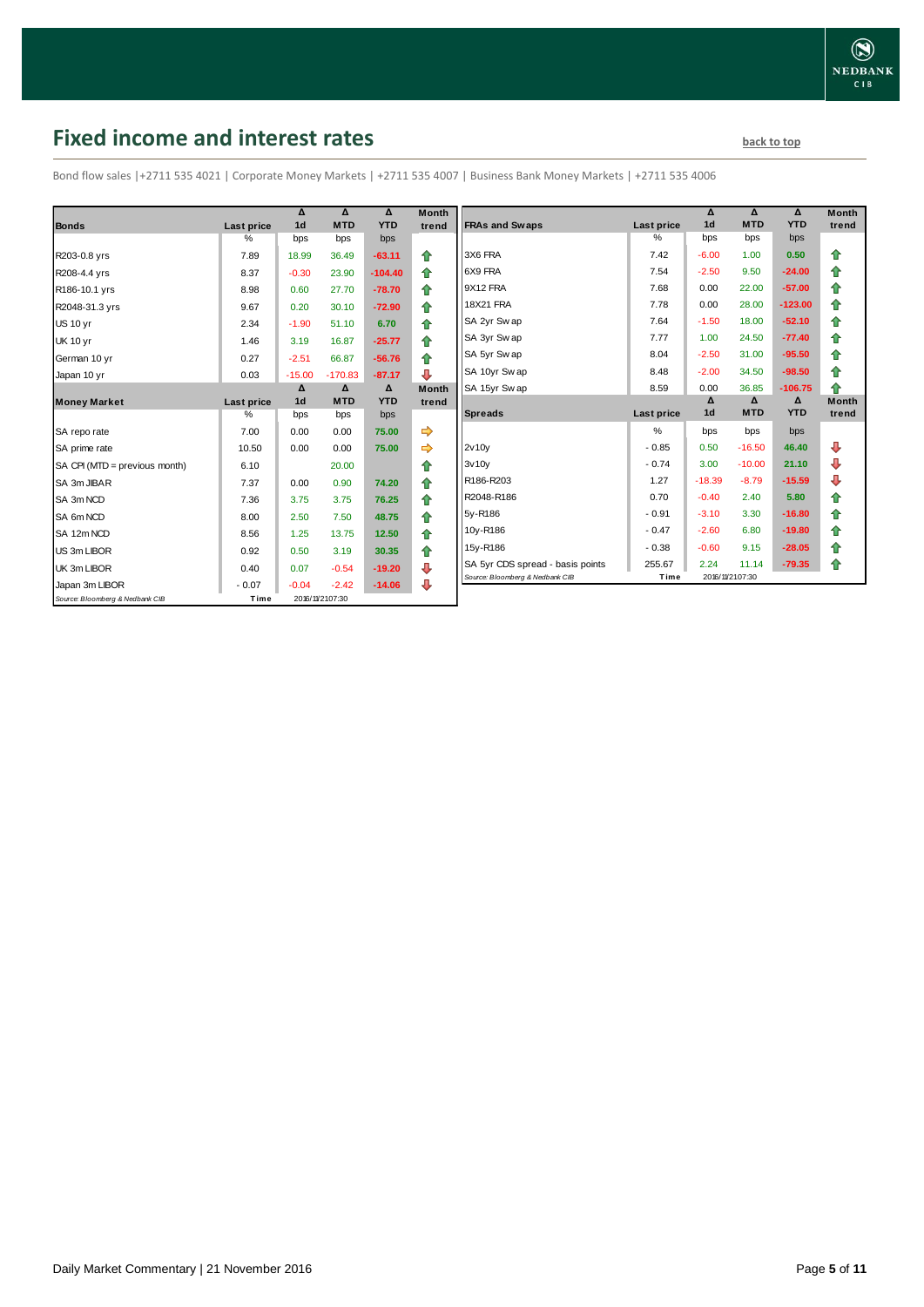## <span id="page-5-0"></span>**Equities [back to top](#page-0-0)**

Cash equities | +2711 535 4030/31

#### **South Africa**

A quiet trading day on the JSE saw just R16bn change hands. A lack of local and international economic data saw traders sit on the side lines and take stock after the recent volatility in global markets. The major indices were mixed with the Blue-Chip Top 40 up under a tenth of a percent and the broader based All Share losing under a tenth of a percent. For the week the former gained half a percent and the latter 6 tenths of a percent. Mining and resource stocks were the laggards on the day as the stronger dollar weighed on commodity prices while industrials and construction stocks gained. Notable moves include Anglo American, Sibanye Gold and Exxaro all losing over 3 percent while Murray and Roberts gained 7%. Dis-Chem Pharmacies listed opening 20% higher than the placement price of R18.50, the stock closed at R21.48 while the Rand traded around the R14.40 level.

#### **UK/Europe**

 European markets traded lower as comments by Mario Draghi that Europe still needs stimulus weighed on sentiment adding to recent volatility as the markets swung between gains and losses intraday. Speaking at the European Banking Congress in Frankfurt, the ECB governor stressed that they would use all the instruments available under their mandate to ensure inflation moved towards their target level of 2%. The Stoxx 600, the regions benchmark fell 6 tenths of a percent but still managed to gain for the week. The FTSE dropped 3 tenths of a percent as weaker mining and industrial stocks weighed on the bourse. Anglo American and Rio Tinto both lost over 2.5%. The DAX lost 2 tenths of a percent with utilities leading declines and the CAC fell half a percent.

#### **USA**

 U.S. markets closed marginally lower with both the Dow and S&P losing around 2 tenths of a percent but still managed to gain for the week. With the major indices, all trading close to highs many investors used this as an opportunity to take profit. Clothing retailer Gap plunged over 15% after third quarter earnings disappointed. This is a short trading week for the U.S. but markets should be lively with a flurry of news and data coming out including the upcoming OPEC meeting, existing home sales data on Tuesday, FOMC minutes, durables and jobless claims on Wednesday, Thursday U.S. markets are closed for Thanks Giving. On Friday major retailers are preparing for black Friday with an estimated 137 million people expected to shop as retailer's slash prices for the annual shopping frenzy.

#### **Asia**

 Asian markets are trading mostly higher this morning. At the time of writing the Nikkei was up half a percent with weaker basic material and industrial shares offset by stronger financials. Data released by the Ministry of Finance showed that Japan posted a trade surplus in October for a second straight month. Exports fell 10.3% from a year earlier with drops in communications equipment, steel and cars. The Hang Seng gained 4 tenths of a percent despite Tencent losing a quarter of a percent. In mainland China, the Shanghai Composite rose 7 tenths of a percent. China Life Insurance Company gained 8.5% and China State Construction Engineering rose over 5%. In other Asian markets The ASX in Australia was flat with energy stocks gaining as crude rose ahead of the OPEC talks in Vienna while markets in Indonesia and Singapore traded lower.

| <b>Developed Markets</b>        | Last price | $\% \Delta$<br>$-1d$ | %Δ<br><b>MTD</b> | %Δ<br><b>YTD</b> | <b>Month</b><br>trend |
|---------------------------------|------------|----------------------|------------------|------------------|-----------------------|
|                                 |            |                      |                  |                  |                       |
| Dow Jones                       | 18 867.93  | $-0.19$              | 4.00             | 8.28             | ⇮                     |
| Nasdag                          | 5 321.51   | $-0.23$              | 2.55             | 6.27             | ⇑                     |
| S&P 500                         | 2 181.90   | $-0.24$              | 2.62             | 6.75             | ⇑                     |
| DJ Eurostoxx 50                 | 3 0 20.83  | $-0.69$              | $-1.13$          | $-7.55$          | ⇩                     |
| <b>DAX</b>                      | 10 664.56  | $-0.20$              | $-0.00$          | $-0.73$          | ⊕                     |
| CAC                             | 4 504.35   | $-0.52$              | $-0.11$          | $-2.86$          | ⇩                     |
| <b>FTSE</b>                     | 6775.77    | $-0.28$              | $-2.57$          | 8.55             | ⊕                     |
| ASX200                          | 5 351.30   | $-0.15$              | 0.63             | 1.05             | ⇑                     |
| Nikkei 225                      | 18 108.21  | 0.78                 | 3.92             | $-4.86$          | ♠                     |
| <b>MSCI World</b>               | 1 697.35   | $-0.56$              | 0.38             | 2.08             | ♠                     |
|                                 |            | %Δ                   | %Δ               | %Δ               | <b>Month</b>          |
| <b>Emerging Markets</b>         | Last price | $-1d$                | <b>MTD</b>       | <b>YTD</b>       | trend                 |
| Hang Seng                       | 22 356.33  | 0.05                 | $-2.52$          | 2.02             | ⊕                     |
| Shanghai                        | 3 217.28   | 0.76                 | 3.77             | $-9.10$          | ⇮                     |
| Brazil Bovespa                  | 59 961.76  | 0.32                 | $-7.64$          | 38.32            | ⊕                     |
| India - NSE                     | 25 911.07  | $-0.91$              | $-7.27$          | $-0.79$          | ⇩                     |
| Russia Micex                    | 2 0 38.29  | $-0.22$              | 2.45             | 15.72            | ⇮                     |
| <b>MSCI</b> Emerging            | 844.53     | $-0.31$              | $-6.69$          | 6.35             | ⊕                     |
|                                 |            | %Δ                   | %Д               | %Δ               | <b>Month</b>          |
| <b>SA Indices</b>               | Last price | $-1d$                | <b>MTD</b>       | <b>YTD</b>       | trend                 |
| <b>JSE All Share</b>            | 50 626.06  | 0.02                 | 0.07             | $-0.13$          | ⇑                     |
| Top 40                          | 44 216.56  | 0.10                 | 0.45             | $-3.45$          | ⇑                     |
| Resi 10                         | 32 278.05  | $-1.62$              | 3.41             | 27.11            | ⇑                     |
| Indi 25                         | 65 229.95  | 0.73                 | $-1.31$          | $-9.09$          | ⊕                     |
| Fini 15                         | 14 659.40  | 0.32                 | 1.39             | $-3.78$          | ⇑                     |
| Source: Bloomberg & Nedbank CIB | Time       |                      | 2016/11/2107:30  |                  |                       |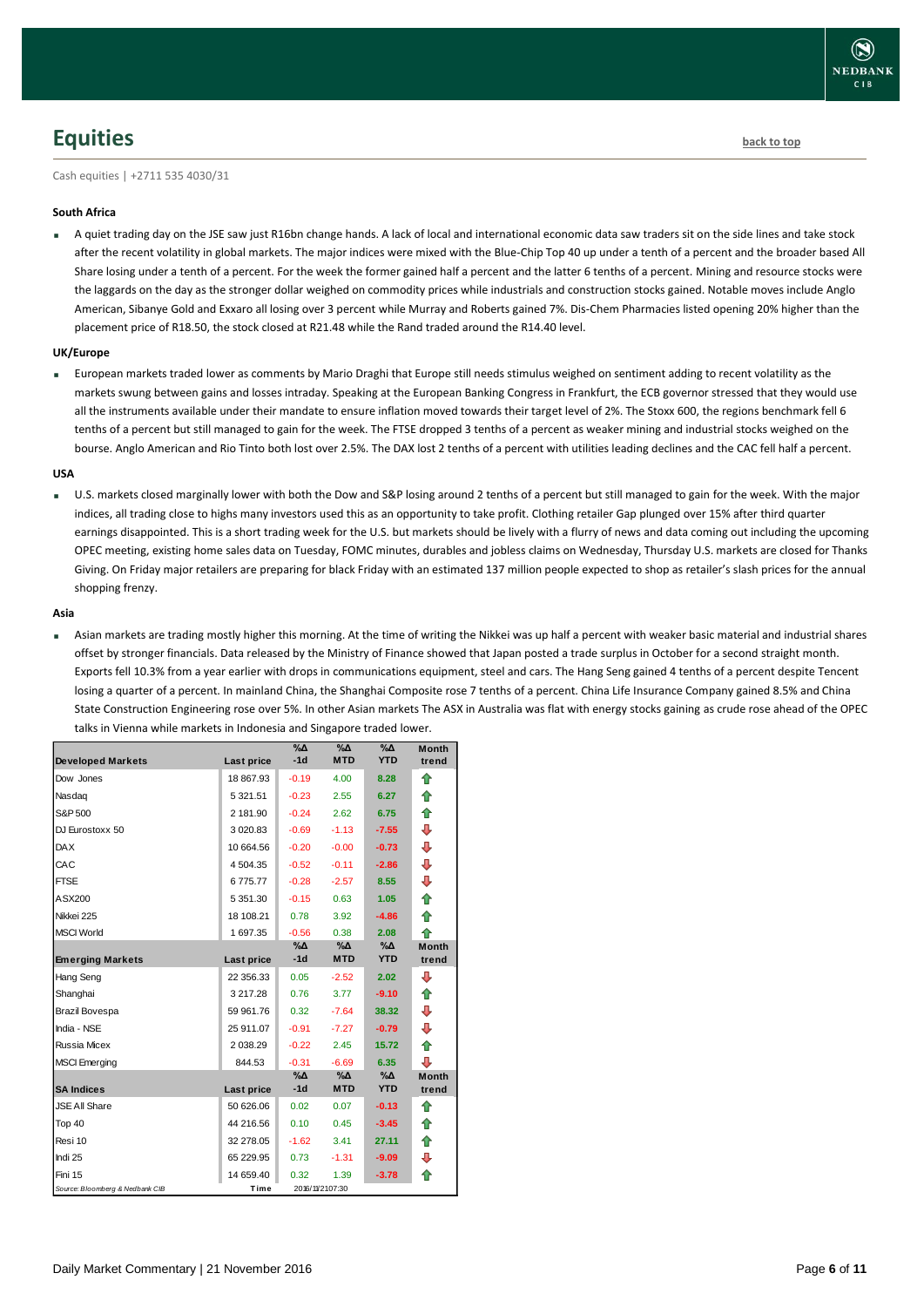## <span id="page-6-0"></span>**Economics [back to top](#page-0-0)**

Nedbank CIB Market Commentary | CIBMarketComm@Nedbank.co.za | +27 11 295 5430

### **US**

- The US Leading indicator rose by 0.1% m/m in October, below the 0.2% gain in September, in line with forecasts.
- The uptick in the leading index shows continued expansion in the US economy in the next 6 to 9 months' time. Higher interest rate spread and weekly hours worked were key upward drivers of the index, while jobless claims and new orders were key negative drivers.
- Business investment remains weak even while consumer spending has risen. Consumer activity remains the key driver of economic activity in the US currently.

**Synopsis: Monetary policy will probably remain highly accommodative for an extended period of time. The ECB's Governing Council tables their QE review in December, and are likely to conclude that the Eurozone will require the support of QE for an extended period of time in the current context of slow growth, low inflation and subdued global demand. The current QE plan will likely be extended until at least December 2017.**

### **Europe**

- The Eurozone current account surplus narrowed sharply in September, to €25.3 billion, from €29.1 billion in August, due to a narrower trade surplus, lower primary incomes, and an uptick in secondary income outflows.
- The narrower trade balance was due to a 2.5% decline in exports in September, possibly due to lower demand from China and the rest of Asia.
- The trade balance may continue to deteriorate on the back of subdued global demand, which will worsen if the Brexit materialises and the Trump presidency passes restrictive-trade policies.
- Although consumer demand in the Eurozone still remains relatively upbeat, the expectations of a weaker euro next year may tone down imports

**Synopsis: Monetary policy will probably remain highly accommodative for an extended period of time. The ECB's Governing Council tables their QE review in December, and are likely to conclude that the Eurozone will require the support of QE for an extended period of time in the current context of slow growth, low inflation and subdued global demand. The current QE plan will likely be extended until at least December 2017.**

### **Japan**

- The Japanese trade surplus narrowed marginally in October, to ¥496.2 billion, from ¥497.6 billion previously, worse than forecasts of ¥610 billion. On an adjusted basis, the surplus widened to ¥474.3 billion, from ¥349 billion previously, better than forecasts of ¥404 billion.
- Exports slumped sharply in October, by 10.1% y/y, from -6.9% previously, mainly as a result of auto exports and exports of manufactured goods. Imports fell 16.5% y/y, after the 16.3% fall previously.

**Synopsis: The economic recovery in Japan remains weak and will require further fiscal stimulus over the medium term. Monetary policy has failed to spur inflation over the last few years, with the BOJ's inflation target of above 2% by 2018 may be difficult to meet unless stimulus is advanced.**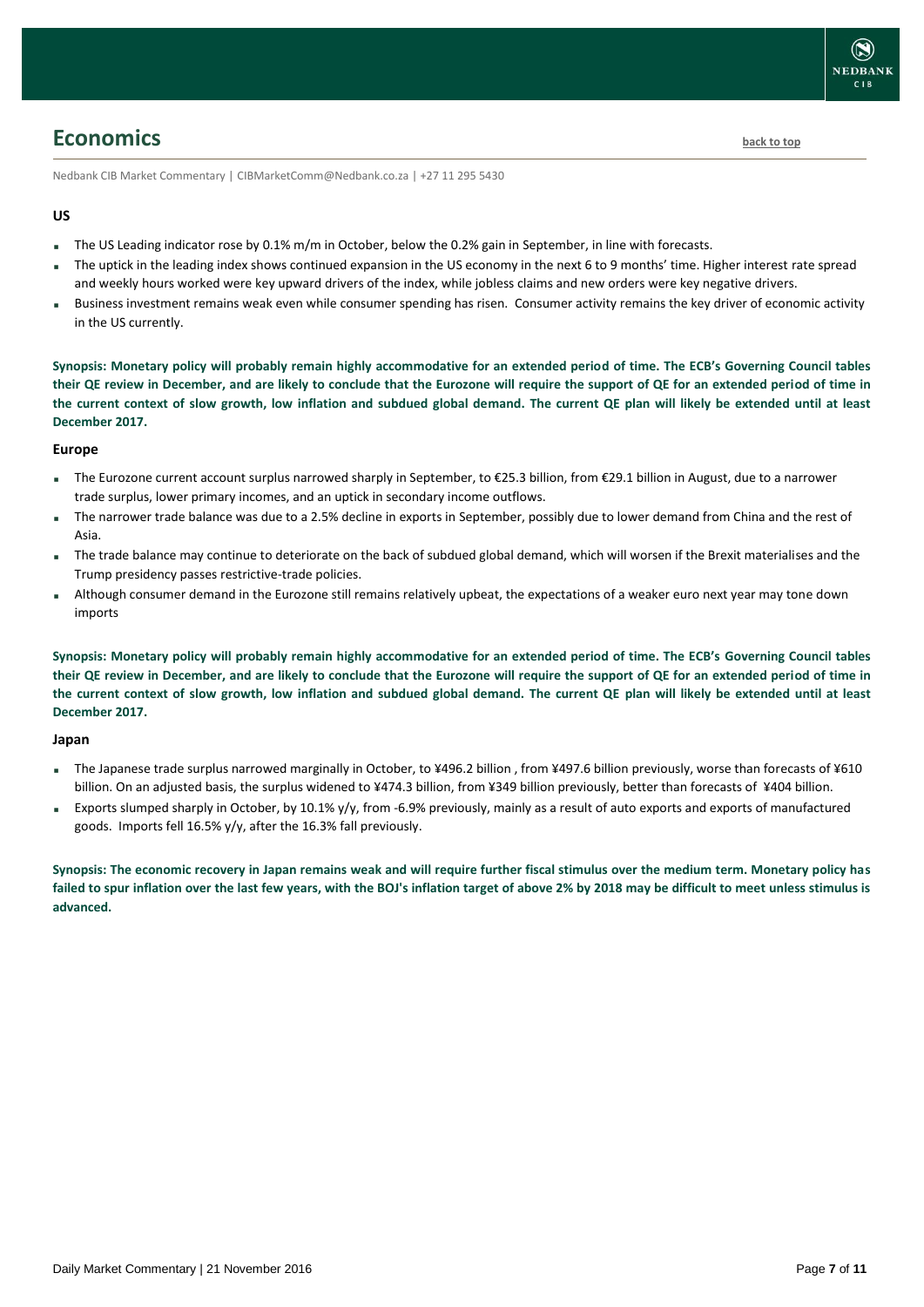# <span id="page-7-0"></span>**JSE performance [back to top](#page-0-0)**

Nedbank CIB Market Commentary | CIBMarketComm@Nedbank.co.za | +27 11 295 5430

| <b>Top40 constituents</b>             | Last price | %Δ<br>-1d | %Δ<br><b>MTD</b> | $\% \Delta$<br><b>YTD</b> | Month<br>trend |
|---------------------------------------|------------|-----------|------------------|---------------------------|----------------|
| AGL: Anglo American Plc               | 193.50     | $-3.18$   | 4.39             | 180.48                    | ⇑              |
| ANG: Anglogold Ashanti Ltd            | 163.73     | $-3.93$   | -9.37            | 54.08                     | ⊕              |
| APN: Aspen Pharmacare Holdings Lt     | 295.39     | $-0.37$   | 0.57             | $-4.55$                   | ✿              |
| <b>BAT: Brait Se</b>                  | 93.53      | 0.57      | 4.40             | $-43.49$                  | ⇑              |
| <b>BGA: Barclays Africa Group Ltd</b> | 154.11     | 0.82      | $-1.44$          | 7.40                      | ⇩              |
| BID: Bid Corp Ltd                     | 246.00     | 0.22      | 3.47             |                           | ⇮              |
| BIL: Bhp Billiton Plc                 | 223.57     | $-1.77$   | 10.00            | 28.53                     | ⇑              |
| BTI: British American Tobacco Plc     | 771.15     | 0.89      | $-0.19$          | $-11.68$                  | ⇩              |
| <b>BVT: Bidvest Group Ltd</b>         | 162.97     | 0.04      | $-2.65$          | 59.54                     | ⇩              |
| CFR : Financiere Richemont-Dep Rec    | 93.81      | 0.48      | 7.98             | $-15.94$                  | ⇑              |
| DSY: Discovery Ltd                    | 113.75     | 1.06      | $-1.28$          | $-14.44$                  | ⇩              |
| FFA: Fortress Income Fund Ltd-A       | 16.45      | 1.67      | 0.61             | 2.30                      | ⇑              |
| FFB: Fortress Income Fund Ltd         | 30.00      | 0.54      | $-6.43$          | -13.87                    | ⇩              |
| <b>FSR: Firstrand Ltd</b>             | 49.74      | $-0.54$   | 2.94             | 17.39                     | ⇑              |
| GFI: Gold Fields Ltd                  | 47.70      | $-2.83$   | $-12.97$         | 13.03                     | ⇩              |
| GRT : Grow thpoint Properties Ltd     | 24.75      | 0.16      | $-1.55$          | 6.54                      | ⇩              |
| IMP: Impala Platinum Holdings Ltd     | 50.50      | $-0.98$   | $-6.83$          | 101.68                    | ⊕              |
| INL: Investec Ltd                     | 89.85      | 1.42      | 8.06             | -17.95                    | ⇑              |
| INP: Investec Plc                     | 90.03      | 1.16      | 7.05             | $-18.22$                  | ✿              |
| <b>ITU: Intu Properties Plc</b>       | 47.76      | $-0.08$   | 5.20             | $-35.39$                  | ⇑              |
| LHC: Life Healthcare Group Holdin     | 32.10      | 0.31      | $-10.83$         | $-8.47$                   | ⇩              |
| MEI: Mediclinic International Plc     | 134.72     | $-0.21$   | $-9.49$          |                           | ⇩              |
| MND: Mondi Ltd                        | 279.10     | 0.58      | 5.92             | $-9.17$                   | ✿              |
| MNP: Mondi Plc                        | 278.38     | 0.75      | 5.75             | $-9.77$                   | ✿              |
| MRP: Mr Price Group Ltd               | 139.15     | $-1.57$   | $-9.48$          | $-30.43$                  | ⊕              |
| MTN: Mtn Group Ltd                    | 116.13     | 1.60      | $-0.21$          | $-12.61$                  | ⇩              |
| NED: Nedbank Group Ltd                | 229.67     | 0.52      | 4.16             | 21.77                     | ⇑              |
| NPN: Naspers Ltd-N Shs                | 2 187.34   | 2.02      | $-3.21$          | 3.18                      | ⇩              |
| NTC: Netcare Ltd                      | 34.00      | $-2.02$   | $-1.82$          | 0.29                      | ⇩              |
| OML: Old Mutual Plc                   | 33.75      | 0.45      | 2.09             | $-18.58$                  | €              |
| RDF: Redefine Properties Ltd          | 10.99      | $-0.18$   | $-5.09$          | 13.30                     | ⇩              |
| REI: Reinet Investments Sa-Dr         | 27.61      | 0.99      | 2.79             | $-13.39$                  | ⇑              |
| REM: Remgro Ltd                       | 216.87     | $-0.07$   | $-3.18$          | -9.90                     | ⊕              |
| RMH: Rmb Holdings Ltd                 | 61.58      | $-0.28$   | 3.46             | 10.74                     | ⇑              |
| SBK: Standard Bank Group Ltd          | 149.00     | 0.87      | 4.15             | 31.28                     | 合              |
| SGL : Sibanye Gold Ltd                | 33.29      | $-3.42$   | -9.41            | 45.69                     | ⊕              |
| SHP: Shoprite Holdings Ltd            | 189.72     | 0.14      | $-4.66$          | 32.43                     | ⇩              |
| SLM: Sanlam Ltd                       | 61.96      | $-0.74$   | $-5.20$          | 2.35                      | ⇩              |
| SNH: Steinhoff International H Nv     | 71.00      | 0.35      | $-2.46$          | -9.57                     | ⇩              |
| SOL: Sasol Ltd                        | 367.96     | $-0.18$   | $-1.73$          | -12.27                    | ⊕              |
| TBS: Tiger Brands Ltd                 | 371.81     | $-0.53$   | $-3.17$          | 17.50                     | ⊕              |
| VOD: Vodacom Group Ltd                | 145.20     | $-0.05$   | $-0.17$          | $-4.73$                   | ⊕              |
| WHL: Woolw orths Holdings Ltd         | 68.23      | $-2.22$   | $-12.65$         | -31.87                    | ⇩              |
| Source: Bloomberg & Nedbank CIB       | Time       |           | 2016/11/2107:30  |                           |                |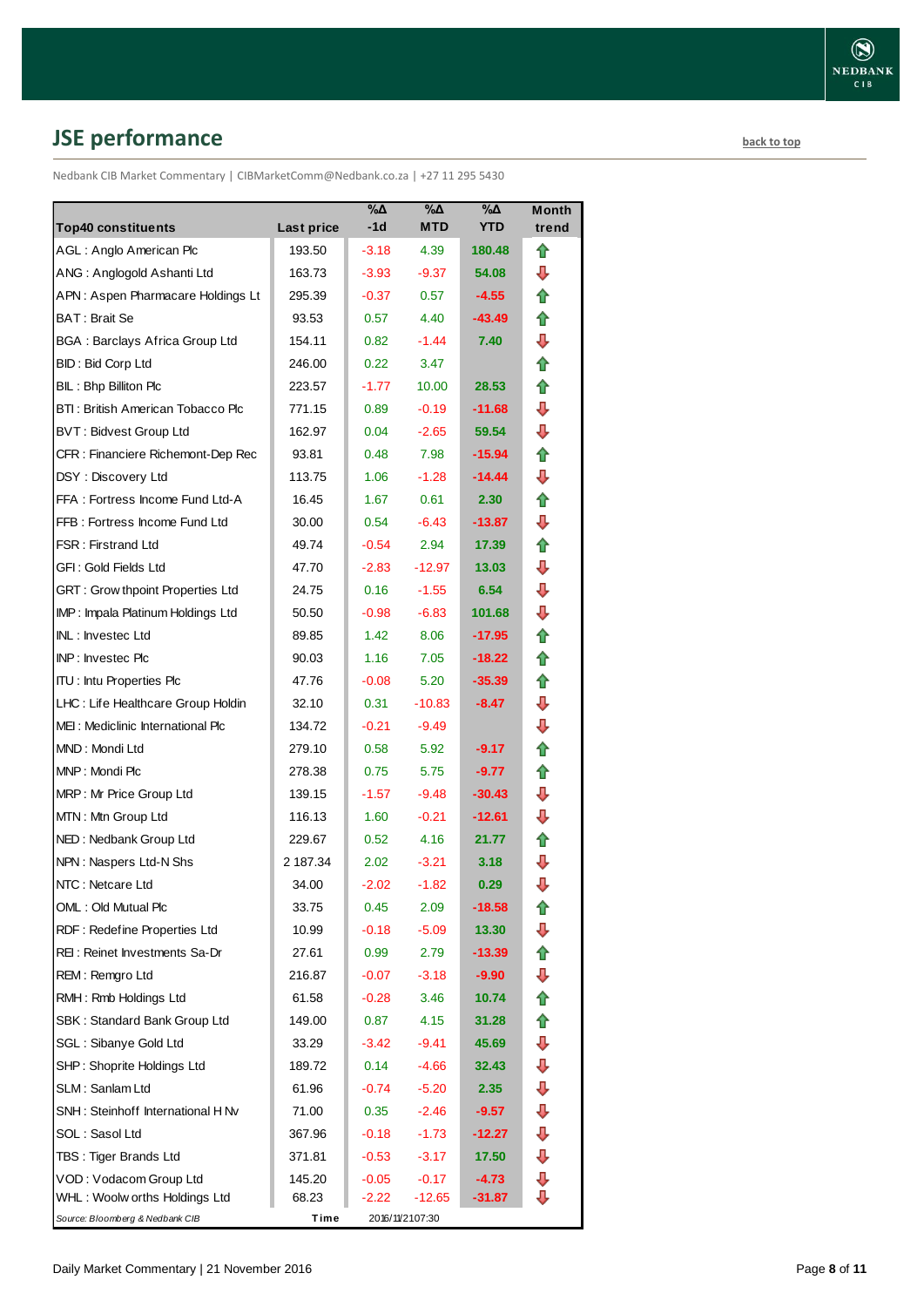# <span id="page-8-0"></span>**Last day to trade back to the contract of the contract of the contract of the contract of the contract of the contract of the contract of the contract of the contract of the contract of the contract of the contract of t**

Susan Correia | [Scorreia@Nedbankcapital.co.za](mailto:Scorreia@Nedbankcapital.co.za) | +27 11 295 8227

| <b>Share Code</b> | Share name                      | Dividend / interest rate            |
|-------------------|---------------------------------|-------------------------------------|
| 22 November 2016  |                                 |                                     |
| AIA               | Ascension Prop Ltd              | dividend @ 22.36413cps              |
| APF               | Accelerate Prop Fund Ltd        | DRIP @ 28.76627cps                  |
| <b>DTC</b>        | Datatecc Ltd                    | Dividend Option @ 60cps             |
| HIL               | Homechoice Int plc              | dividend @ 71cps                    |
| <b>IDQ</b>        | Indequity Grp Ltd               | dividend $@$ 13.5cps                |
| AIA               | <b>Ascension Prop Ltd</b>       | dividend @ 22.36413cps              |
| IMRP3             | IM Redeemable Pref 3 Nov21      | dividend @ 2499.913330cps           |
| IMRP6             | IM Redeemable Pref 6 Aug21      | dividend @ 5932.53260cps            |
| <b>KAP</b>        | KAP Ind Hidgs Ltd               | Rights Offer 8.07368 : 100 @ 760cps |
| MAQP1             | Macquarie Sec Sa Pty Ltd        | dividend @ 8706.849cps & Redemption |
| MEI               | Mediclinic Int PLC              | dividend $@$ 53.3120cps             |
| <b>MIX</b>        | Mix Telematics Ltd              | dividend @ 2cps                     |
| <b>NFGOVI</b>     | Newfunds Govi ETF               | dividend TBA                        |
| <b>NFILBI</b>     | <b>Newfunds ILBI ETF</b>        | dividend TBA                        |
| <b>NFTRCI</b>     | Newfunds TRACI 3-M ETF          | dividend TBA                        |
| OCT               | Octodec Inv Ltd                 | DRIP @ 103.1cps                     |
| <b>RDF</b>        | Redefine Props Ltd              | DRIP @ 44.3cps                      |
| <b>REB</b>        | Rebosis Prop Fund Ltd           | dividend $@$ 62.66428cps            |
| <b>SAH</b>        | SA Coal Mining Hldgs Ltd        | Tender @ 9cps                       |
| <b>STXRAF</b>     | Satrix RAFI 40 Portfolio        | dividend TBA                        |
| <b>TDHP</b>       | <b>Tradehold Limited A Pref</b> | dividend @ 19.814960cps             |
| <b>TSX</b>        | Trans Hex Group Ltd             | Tender @ 394cps                     |

*Source: JSE*

## <span id="page-8-1"></span>**Economic calendar [back to top](#page-0-0) back to top**

Nedbank CIB Market Commentary | CIBMarketComm@Nedbank.co.za | +27 11 295 5430

| Time              | Country   | Event                          | Period | <b>Survey</b>                         | Actual                   | Prior     | <b>Revised</b>                                      |
|-------------------|-----------|--------------------------------|--------|---------------------------------------|--------------------------|-----------|-----------------------------------------------------|
| 18-Nov            |           |                                |        |                                       |                          |           |                                                     |
| 09:00             | <b>GE</b> | PPI YoY                        | Oct    | $-0.90%$                              | $-0.40%$                 | $-1.40%$  | $\overline{\phantom{a}}$                            |
| 11:00             | EC        | <b>ECB Current Account SA</b>  | Sep    | $\hspace{0.05cm}$ – $\hspace{0.05cm}$ | 25.3 <sub>b</sub>        | 29.7b     | 29.1 <sub>b</sub>                                   |
| 11:00             | EC        | <b>Current Account NSA</b>     | Sep    | $\overline{\phantom{a}}$              | 29.8b                    | 23.6b     | 22.9 <sub>b</sub>                                   |
| 17:00             | US        | Leading Index                  | Oct    | 0.10%                                 | 0.10%                    | 0.20%     | $\overline{\phantom{m}}$                            |
| 18:00             | <b>US</b> | Kansas City Fed Manf. Activity | Nov    | $\hspace{0.05cm}$ – $\hspace{0.05cm}$ | $\overline{\phantom{m}}$ | 6         | $\overline{\phantom{m}}$                            |
| 21-Nov            |           |                                |        |                                       |                          |           |                                                     |
| 01:50             | JN        | Trade Balance                  | Oct    | ¥610.0b                               | ¥496.2b                  | ¥498.3b   | ¥497.6b                                             |
| 01:50             | JN        | Trade Balance Adjusted         | Oct    | ¥404.3b                               | ¥474.3b                  | ¥349.0b   | $\hspace{0.05cm} -\hspace{0.05cm} -\hspace{0.05cm}$ |
| 01:50             | JN        | <b>Exports YoY</b>             | Oct    | $-8.50%$                              | $-10.3%$                 | $-6.90%$  | $\overline{\phantom{m}}$                            |
| 01:50             | JN        | Imports YoY                    | Oct    | $-16.10%$                             | $-16.5%$                 | $-16.30%$ | $\hspace{0.05cm}$ – $\hspace{0.05cm}$               |
| 15:30             | US        | Chicago Fed Nat Activity Index | Oct    | --                                    | $\qquad \qquad -$        | $-0.14$   | --                                                  |
| Source: Bloomberg |           |                                |        |                                       |                          |           |                                                     |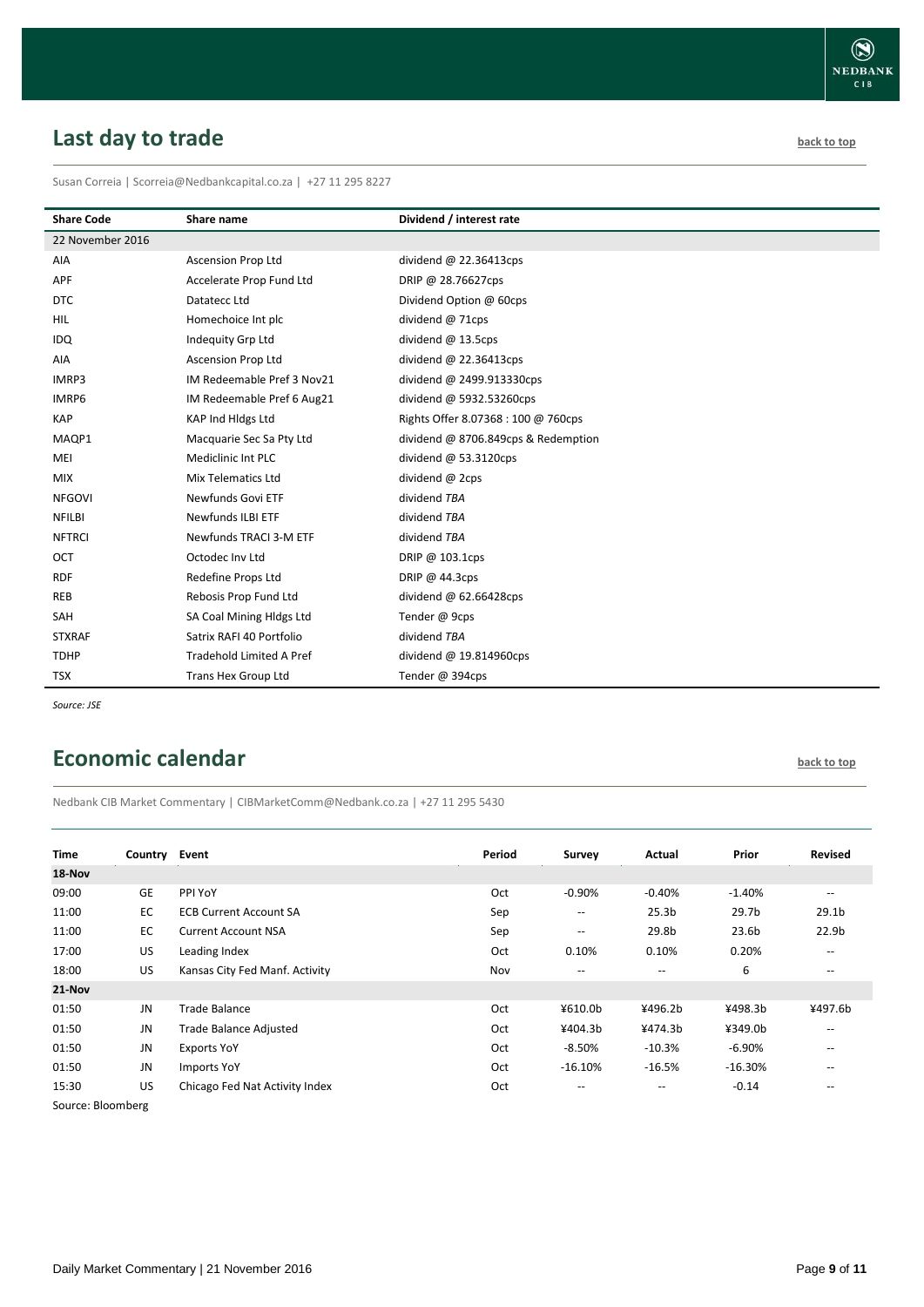## <span id="page-9-0"></span>**Contacts**

**Head: Strategic Research Mohammed Yaseen Nalla, CFA** (011) 295 5430

**ALM Portfolio Management** (011) 535 4042

**Equities Sales and Distribution** (011) 535 4030/31

**Forex Institutional Sales Desk** (011) 535 4005

**Interest Rate Swaps & FRA's Trading** (011) 535 4004

**Money Market Institutional Sales Desk** (011) 535 4008

**Treasury: Economic Analyst Reezwana Sumad** (011) 294 1753

**Bond Trading** (011) 535 4021

**Forex Business Banking Sales Desk** (011) 535 4003

**Forex Retail Sales Desk** (011) 535 4020

**Money Market Business Banking Sales Desk** (011) 535 4006

**Non Soft & Soft Commodities Trading** (011) 535 4038

**Credit Derivatives**  (011) 535 4047

**Forex Corporate Sales Desk** JHB (011) 535 4002; DBN (031) 327 3000; CTN (021) 413 9300

**Inflation Trading** (011) 535 4026

**Money Market Corporate Sales Desk** JHB (011) 535 4007; DBN (031) 327 3000; CTN (021) 413 9300

**Preference shares desk** (011) 535 4072